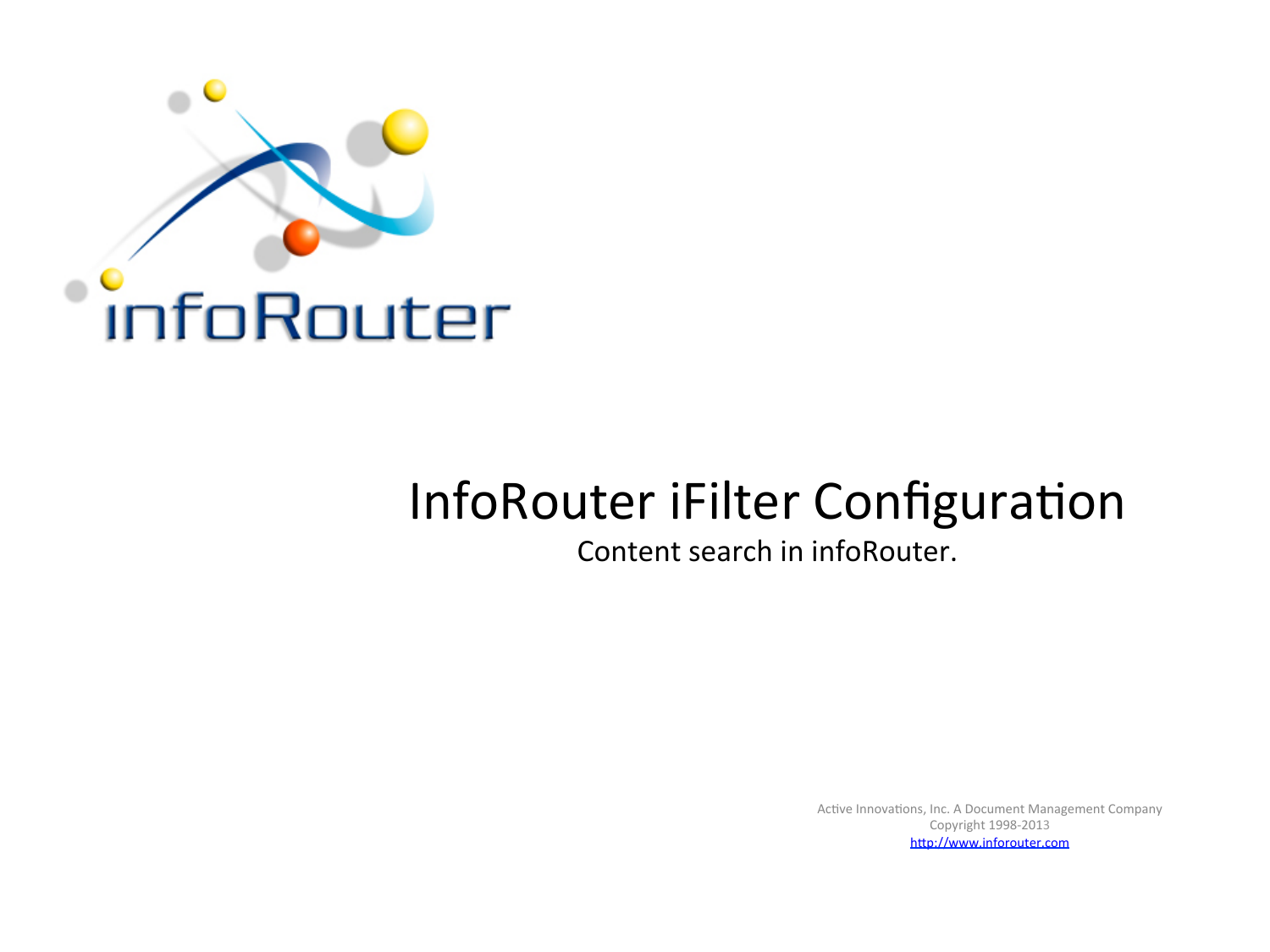## **INSTALL ADDITIONAL IFILTERS**

MS Index Server is able to perform full-text searches on all a handful of document types such as Text, HTML, XML etc.

To perform full text searches, MS Index Server uses objects called iFilters. iFilters are generally distributed freely by vendors for their own document formats. i Filters can also be purchased from third-party vendors.

We have provided a selection of iFilters we know to be free. You can install these on your server to extend the power of MS Index Server beyond the small subset of formats natively supported by MS Index Server.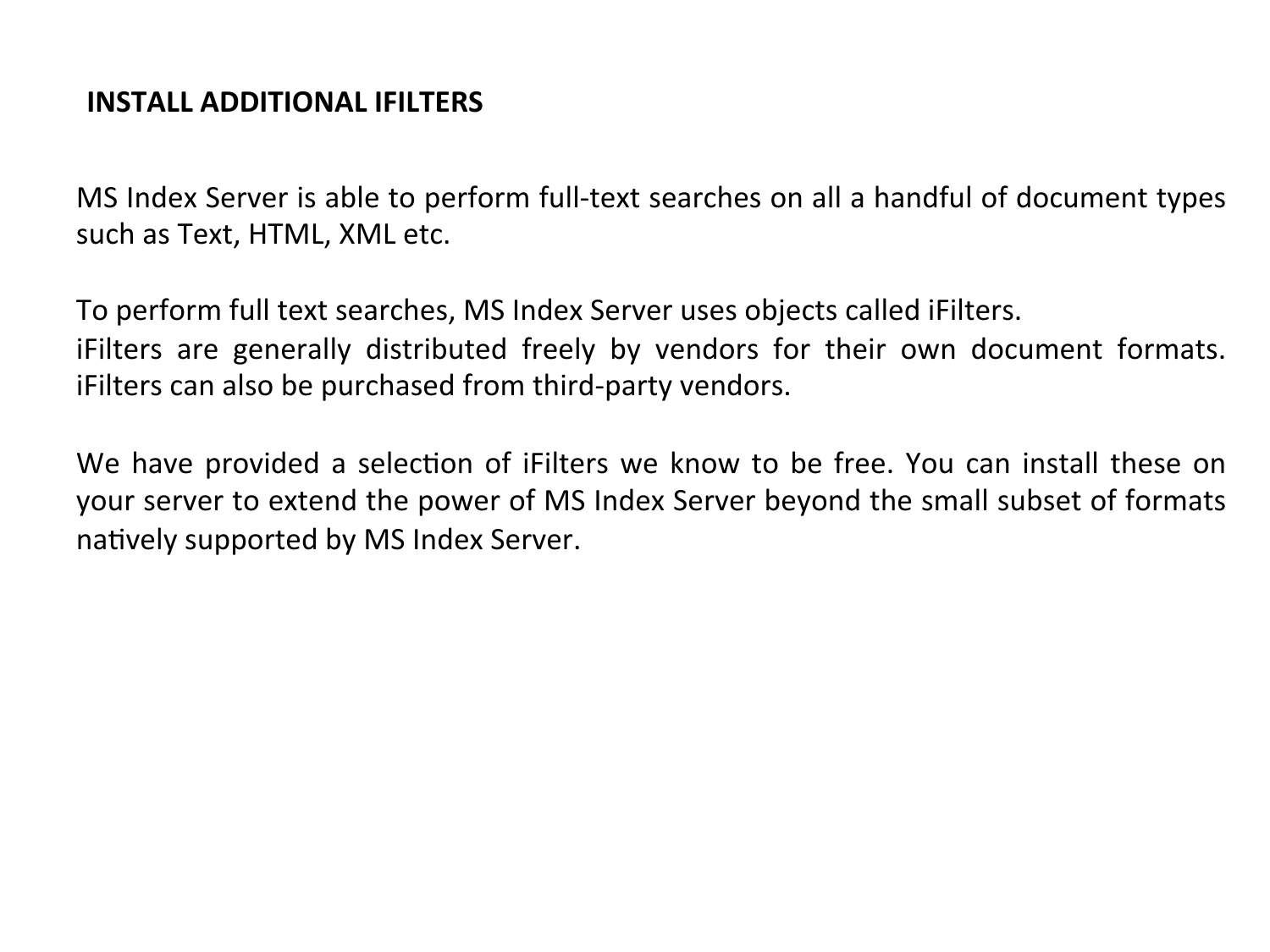## **INSTALL ADDITIONAL IFILTERS**

These can be found in the infoRouter install directory. The iFilters can be located under infoRouter>ProgramSetups>iFilters.

| E C:\Inforouter\ProgramSetups\ifilters                                                                   |                      |             |                  | <u> - 미지</u> |  |  |  |  |  |  |  |  |  |
|----------------------------------------------------------------------------------------------------------|----------------------|-------------|------------------|--------------|--|--|--|--|--|--|--|--|--|
| Eile<br>Edit<br>Favorites<br><b>View</b>                                                                 | <b>Tools</b><br>Help |             |                  |              |  |  |  |  |  |  |  |  |  |
| $\mathbb{R} \otimes \mathsf{X}$ 5<br>Search <b>P</b> Folders<br>⊞−<br>$\bigcirc$ Back $\cdot$ $\bigcirc$ |                      |             |                  |              |  |  |  |  |  |  |  |  |  |
| $\rightarrow$ Go<br>C:\Inforouter\ProgramSetups\ifilters<br>Address                                      |                      |             |                  |              |  |  |  |  |  |  |  |  |  |
| Name                                                                                                     | Size                 | Type        | Date Modified    | Attributes   |  |  |  |  |  |  |  |  |  |
| MSOffice2007<br>                                                                                         |                      | File Folder | 1/4/2013 3:25 PM |              |  |  |  |  |  |  |  |  |  |
| <b>in</b> pdf                                                                                            |                      | File Folder | 1/4/2013 3:25 PM |              |  |  |  |  |  |  |  |  |  |
|                                                                                                          |                      |             |                  |              |  |  |  |  |  |  |  |  |  |
|                                                                                                          |                      |             |                  |              |  |  |  |  |  |  |  |  |  |
|                                                                                                          |                      |             |                  |              |  |  |  |  |  |  |  |  |  |
|                                                                                                          |                      |             |                  |              |  |  |  |  |  |  |  |  |  |
|                                                                                                          |                      |             |                  |              |  |  |  |  |  |  |  |  |  |
|                                                                                                          |                      |             |                  |              |  |  |  |  |  |  |  |  |  |
|                                                                                                          |                      |             |                  |              |  |  |  |  |  |  |  |  |  |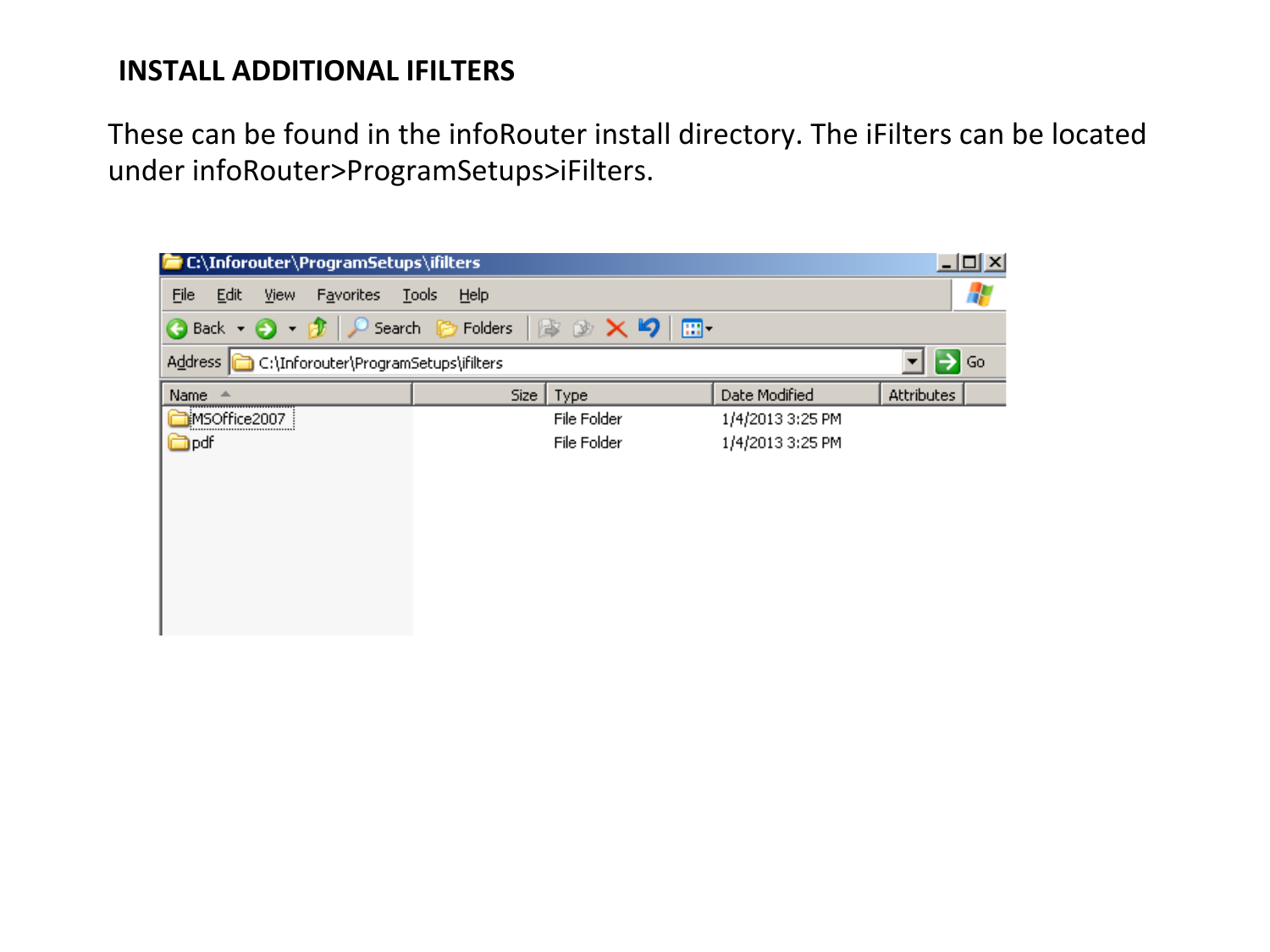After installing iFilters, use Computer Management under the Administrative Tools to rescan the warehouse. Click on the Indexing Service and right click on the Directories Folder under the WHINDEX.

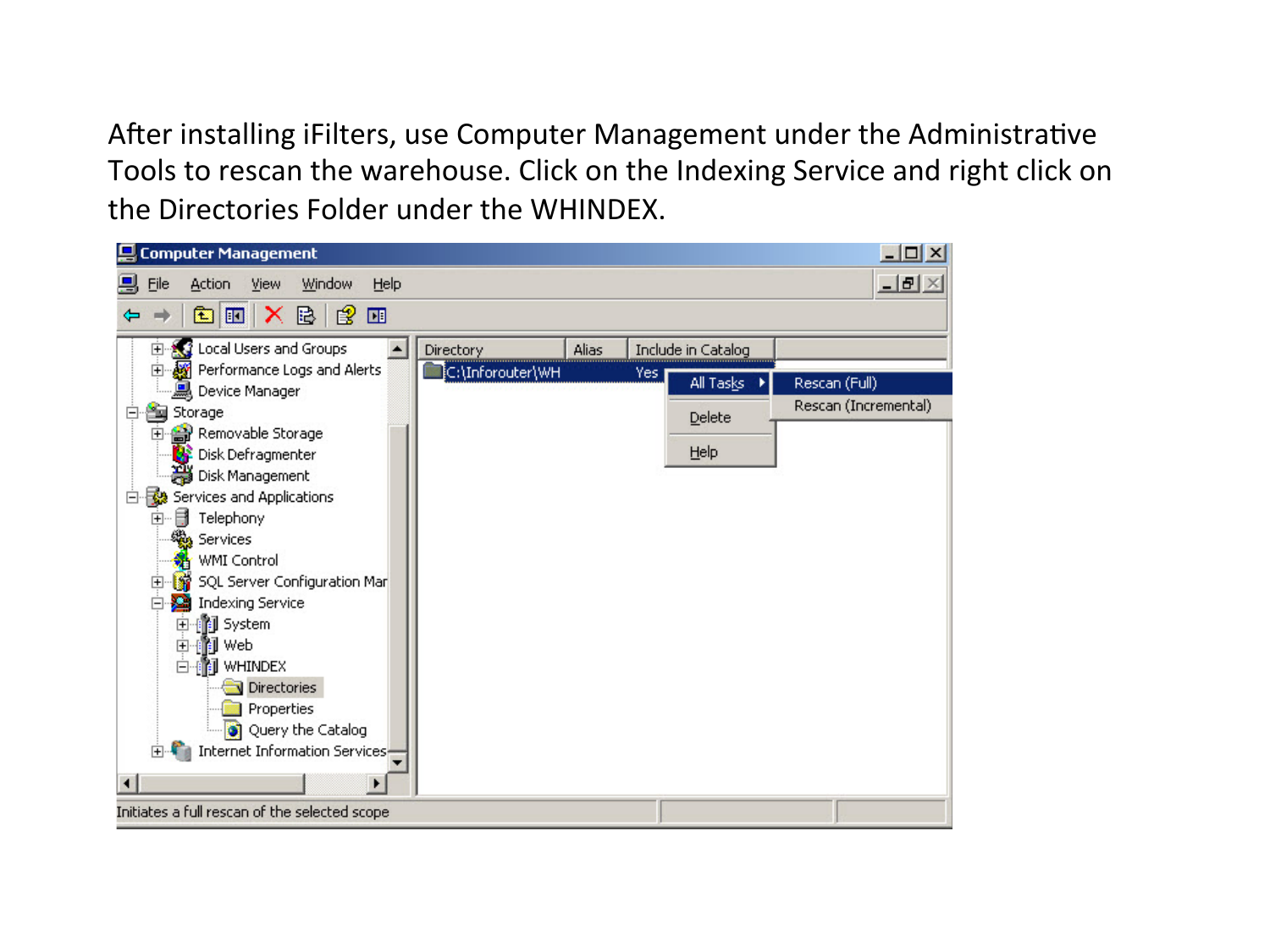The catalog is now activated. Index Server will start the indexing process. Depending on how it is set up (tuned) Index Server might only index documents when your server is idle.

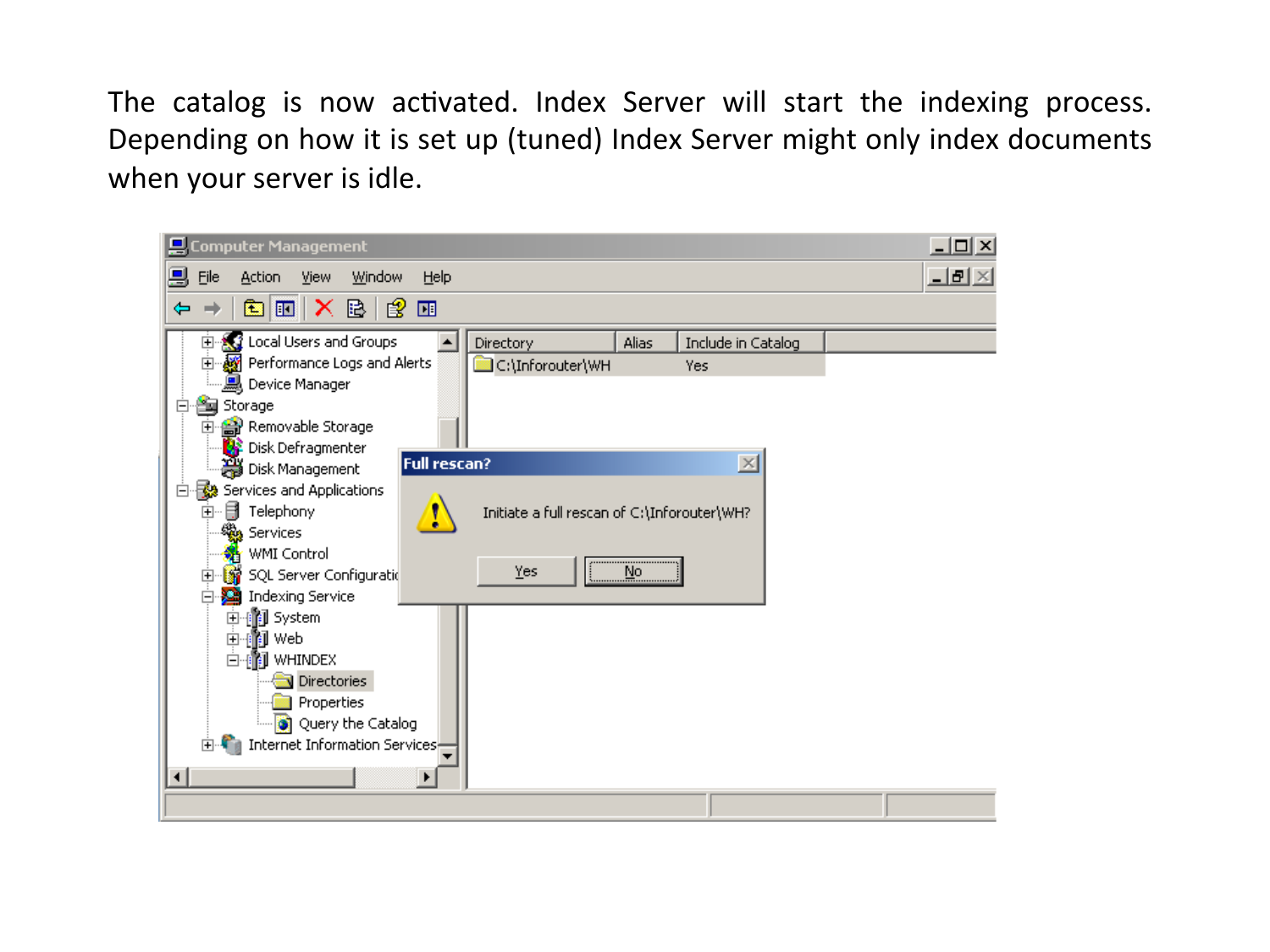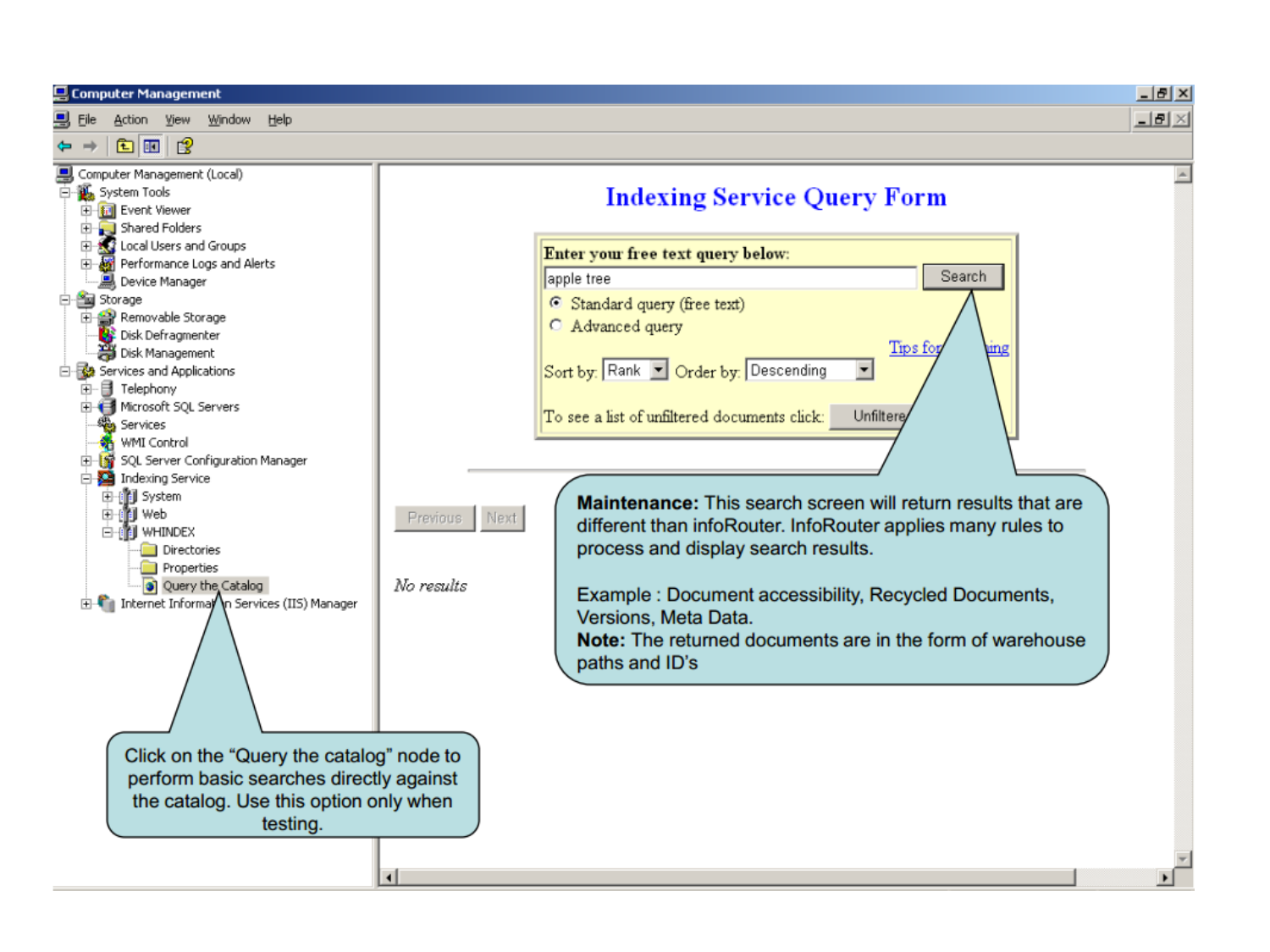In the example below, a document that contains "Idap" keyword is listed in the search results. You can view a small content of the document by clicking on the "show" link near the Abstract title.

| $\mathbb{R}$                                               |      | infoRouter Demo Portal<br>Welcome to the infoRouter demo portal |                |                                  |               |                  |              |                    |  |  |  |
|------------------------------------------------------------|------|-----------------------------------------------------------------|----------------|----------------------------------|---------------|------------------|--------------|--------------------|--|--|--|
|                                                            | Home | Document Library<br><b>Categories</b><br>Search                 |                | System Administrator<br>My Tasks | Control Panel | Help             |              |                    |  |  |  |
|                                                            | Edit | Tools<br>View                                                   |                |                                  |               |                  |              |                    |  |  |  |
| <b>Search results</b><br>Documents containing text: "LDAP" |      |                                                                 |                |                                  |               |                  |              |                    |  |  |  |
|                                                            |      |                                                                 |                |                                  |               |                  |              |                    |  |  |  |
| $\blacksquare$                                             |      | Name                                                            |                | Creation date                    | Document Id   | Disposition date | Retain until | Retention schedule |  |  |  |
| $\overline{\phantom{a}}$                                   | 01   | infoRouter_LDAP_Synchronization_Manager.pptx                    | $\overline{a}$ | 18 January 2013 15:13:23 1469    |               |                  |              |                    |  |  |  |
|                                                            |      | Ranking: 19%                                                    |                |                                  |               |                  |              |                    |  |  |  |

If you get the "No abstract available" message, this may mean that you haven't configured the proper iFilter for this document type or MS Index Server not gotten around to index this document.

If this continues, follow the instructions to "Re-Scan" the document warehouse.